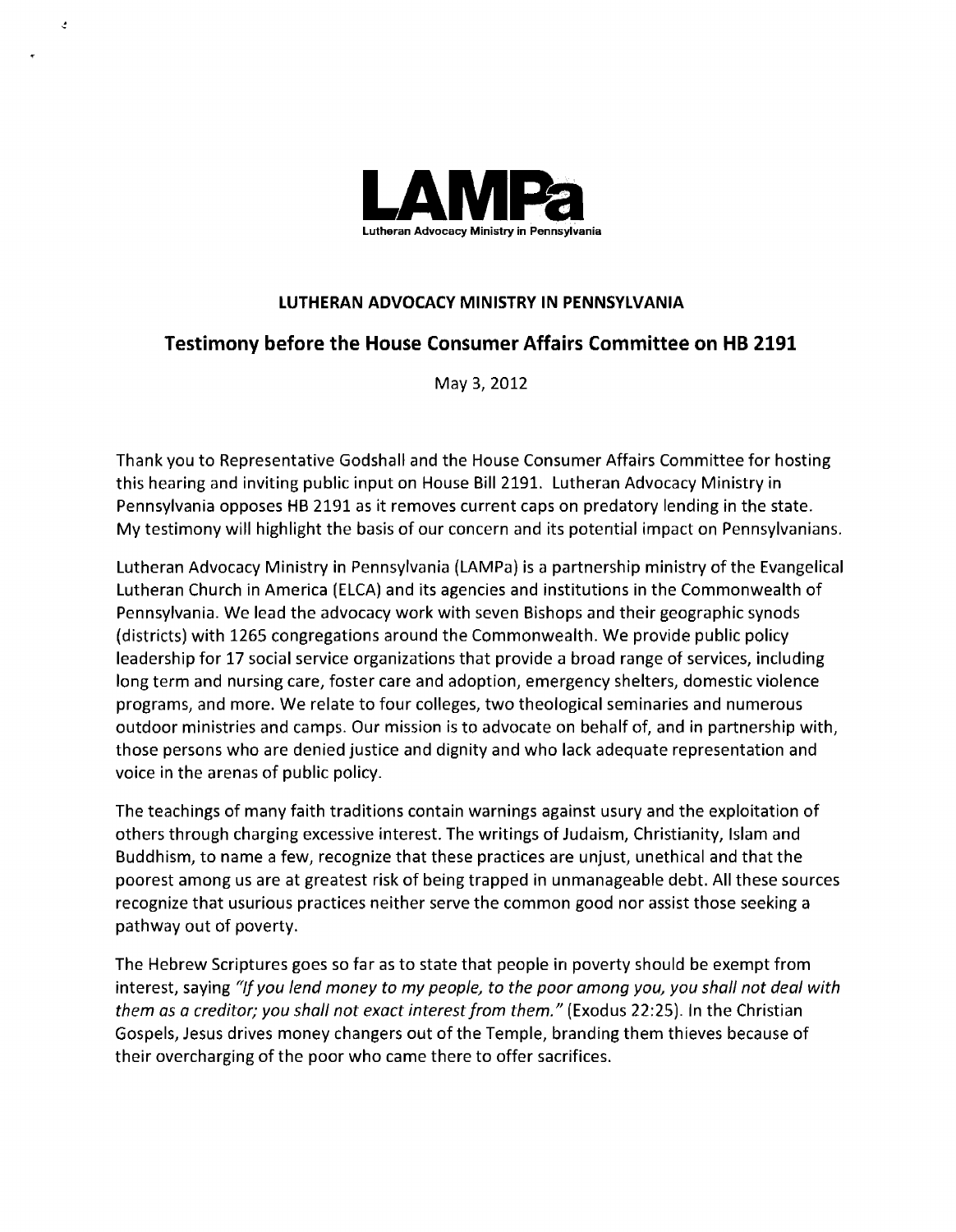$\overline{z}$ 

Martin Luther, the founder of my denomination, had sharp words for those who earned excessive profits by charging high interest to the poor in his day. In his Large Catechism he commented on the fourth petition of the Lord's Prayer ("Give us this day our daily bread"), saying, "How much trouble there now is in the world,.. on account of daily exploitation and usury in public business, trading, and labor on the part of those who wantonly oppress the poor and deprive them of their daily bread!" He took merchants and bankers in his day to task, commenting that usurers "forget Christ's command to do unto others that you would have them to unto you".

The Evangelical Lutheran Church in America has built upon this foundation in its own social policy on economic life, which demands respect for the dignity of others in our transactions and scrutiny of how specific policies and practices affect those who are the poorest. And when policies result in exploitation of the poor and hamper their efforts to move out of poverty (as this bill surely would) we look to government to limit or counter narrow economic interests and promoting the common good.

Our social services agencies around the country have encountered the devastating effects of payday loans on their communities.

In opposition to the recent expansion of usurious lending in Minnesota by two major banks now offering "paycheck advance" loans, Darryl Dahlheimer, program director at Lutheran Social Service Financial Counseling explained the dynamics of predatory payday lending in an interview, saying, "This product is a debt trap. That's it. It's designed for profit and we see the pain that it offers". Dahlheimer said that for low-income consumers who receive financial counseling at Lutheran Social Service of Minnesota, cash advances are often the first step into a ruinous cycle of debt and bankruptcy. Customers receive quick cash up front, but when much of their next paycheck or Social Security check is used to pay back that debt, customers will often have trouble paying that month's bills and will then request another cash advance for the next paycheck - and instead of a two-week loan at 400% APR interest or higher, it rolls over and over into an average of 150 days per year of indebtedness at that rate ", he explained. "In the long run, when customers have reached the limit for cash advances or cannot pay back the amount owed, they face bounced checks, overdraft fees, and poor credit. Payday lending is like throwing gasoline on the fire of indebtedness," Dahlheimer said. "People who are fairly desperate, who have poor credit, don't have access to traditional loans, it's like having a product out there like an accelerant, which is what arsonists use, to make the problem much, much worse quicker. "

Likewise, congregations have dealt with the downward spiral caused by these loans among their members.

Pastor Charles Swadley of Richmond, Virginia has seen the impact of predatory lending firsthand and created a ministry program to assist people trapped in the debt cycle. He says, "Pastors of all denominations wanted to help people who had gotten into serious problems. People reach a certain point in their desperation when their credit is gone, and